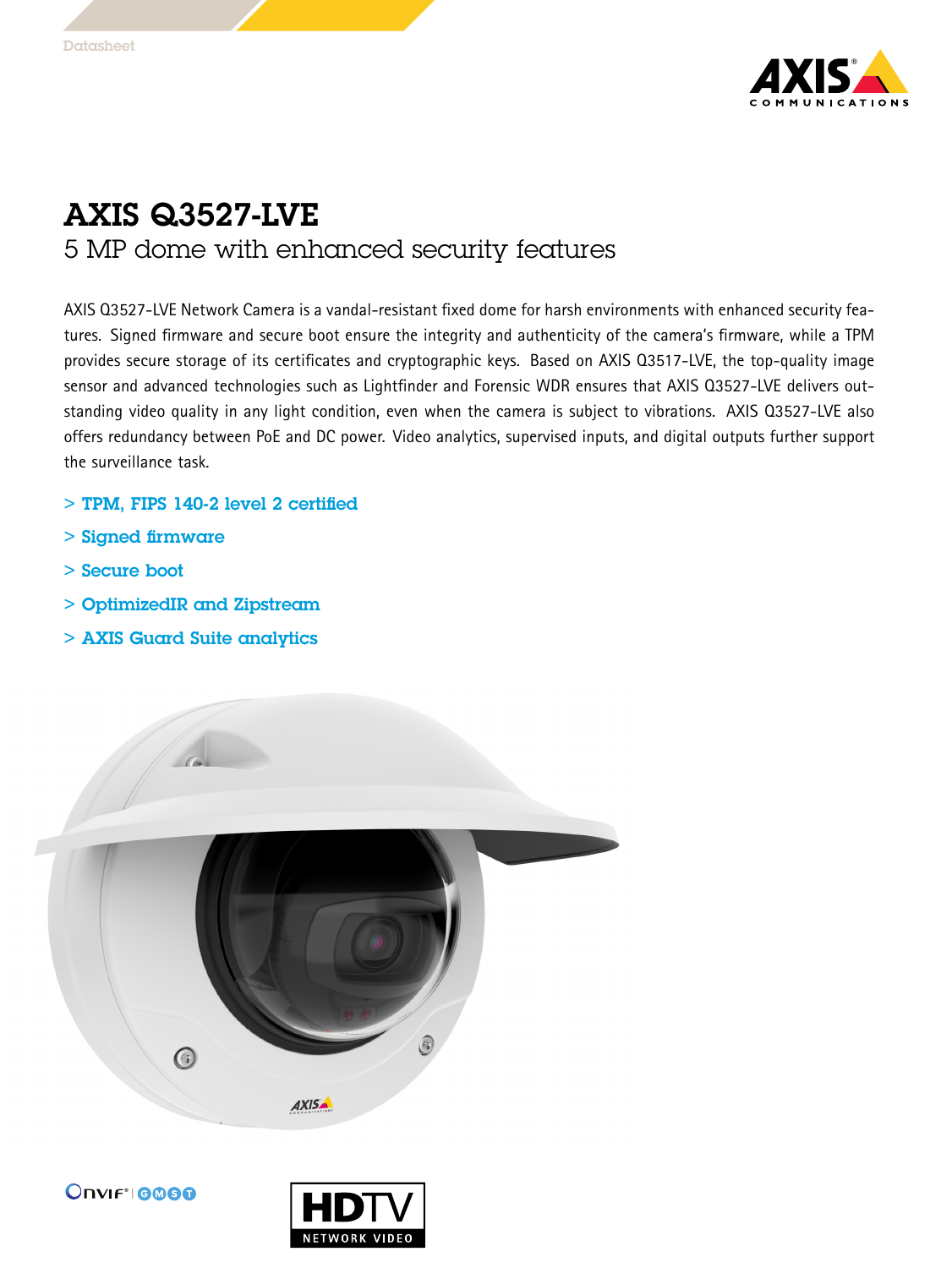## AXIS Q3527-LVE

| Camera                     |                                                                                                                                                                                                                                                                                                                                                                                                                                                                                                                                                       |  |
|----------------------------|-------------------------------------------------------------------------------------------------------------------------------------------------------------------------------------------------------------------------------------------------------------------------------------------------------------------------------------------------------------------------------------------------------------------------------------------------------------------------------------------------------------------------------------------------------|--|
| Image sensor               | Progressive scan RGB CMOS 1/1.8"                                                                                                                                                                                                                                                                                                                                                                                                                                                                                                                      |  |
| Lens                       | Varifocal, 4.3-8.6 mm, F1.5<br>Horizontal field of view: 96° – 50°<br>Vertical field of view: 53° - 29°<br>Remote focus and zoom, P-Iris control, IR-corrected                                                                                                                                                                                                                                                                                                                                                                                        |  |
| Day and night              | Automatically removable infrared-cut filter                                                                                                                                                                                                                                                                                                                                                                                                                                                                                                           |  |
| Minimum<br>illumination    | 5MP 25/30 fps with WDR and Lightfinder: Color: 0.12 lux at<br>50 IRE, F1.5; B/W: 0.02 lux at 50 IRE, F1.5<br>4MP 50/60 fps: Color: 0.24 lux at 50 IRE, F1.5, B/W; 0.04 lux at<br>50 IRE, F1.5<br>0 lux with IR illumination on                                                                                                                                                                                                                                                                                                                        |  |
| Shutter speed              | 1/71 500 s to 2 s                                                                                                                                                                                                                                                                                                                                                                                                                                                                                                                                     |  |
| Camera angle<br>adjustment | Pan: 360°<br>Tilt: $+80^\circ$<br>Rotation: $±175^\circ$                                                                                                                                                                                                                                                                                                                                                                                                                                                                                              |  |
| System on chip (SoC)       |                                                                                                                                                                                                                                                                                                                                                                                                                                                                                                                                                       |  |
| Model                      | ARTPEC-6                                                                                                                                                                                                                                                                                                                                                                                                                                                                                                                                              |  |
| Memory                     | 1 GB RAM, 512 MB Flash                                                                                                                                                                                                                                                                                                                                                                                                                                                                                                                                |  |
| Video                      |                                                                                                                                                                                                                                                                                                                                                                                                                                                                                                                                                       |  |
| Video<br>compression       | H.264 (MPEG-4 Part 10/AVC) Baseline, Main and High Profiles<br><b>Motion JPEG</b>                                                                                                                                                                                                                                                                                                                                                                                                                                                                     |  |
| Resolution                 | 3072x1728 to 160x120                                                                                                                                                                                                                                                                                                                                                                                                                                                                                                                                  |  |
| Frame rate                 | 5MP with WDR: 25/30 fps with power line frequency 50/60 Hz<br>4MP without WDR: 50/60 fps with power line frequency 50/60<br>Hz                                                                                                                                                                                                                                                                                                                                                                                                                        |  |
| Video streaming            | Multiple, individually configurable streams in H.264 and Motion<br>JPEG<br>Axis Zipstream technology in H.264<br>Controllable frame rate and bandwidth<br>VBR/ABR/MBR H.264                                                                                                                                                                                                                                                                                                                                                                           |  |
| Multi-view<br>streaming    | 8 individually cropped-out view areas                                                                                                                                                                                                                                                                                                                                                                                                                                                                                                                 |  |
| Pan/Tilt/Zoom              | Digital PTZ, optical zoom, preset positions                                                                                                                                                                                                                                                                                                                                                                                                                                                                                                           |  |
| lmage settings             | Scene profiles, compression, color, brightness, sharpness,<br>contrast, local contrast, white balance, day/night threshold,<br>exposure control (including automatic gain control), defogging,<br>exposure zones, fine tuning of behavior at different light levels,<br>Forensic WDR: Up to 120 dB depending on scene, electronic<br>image stabilization, barrel distortion correction, dynamic text<br>and image overlay, privacy masks, mirroring of images, straighten<br>image, rotation: 0°, 90°, 180°, 270°, auto, including corridor<br>format |  |
| Audio                      |                                                                                                                                                                                                                                                                                                                                                                                                                                                                                                                                                       |  |
| Audio streaming            | Full-duplex                                                                                                                                                                                                                                                                                                                                                                                                                                                                                                                                           |  |
| Audio encoding             | 24-bit LPCM 48 kHz, AAC LC 8/16/32/48 kHz, G.711 PCM 8 kHz,<br>G.726 ADPCM 8kHz, Opus 8/16/48 kHz<br>Configurable bitrate                                                                                                                                                                                                                                                                                                                                                                                                                             |  |
| Audio<br>input/output      | Input for external microphone or line-level device<br>Line output<br>Automatic gain control                                                                                                                                                                                                                                                                                                                                                                                                                                                           |  |
| Network                    |                                                                                                                                                                                                                                                                                                                                                                                                                                                                                                                                                       |  |
| Security                   | Password protection, IP address filtering,<br>IEEE 802.1X (EAP-TLS) network access control <sup>a</sup> , HTTPS <sup>a</sup><br>encryption, digest authentication, user access log,<br>centralized certificate management, brute force delay protection,<br>signed firmware, secure boot, secure keystore (CC EAL4 certified),<br>TPM (FIPS 140-2 certified)                                                                                                                                                                                          |  |
| Supported<br>protocols     | IPv4, IPv6 USGv6, HTTP, HTTPS <sup>a</sup> , HTTP/2, TLS <sup>a</sup> ,<br>QoS Layer 3 DiffServ, FTP, SFTP, CIFS/SMB, SMTP, mDNS<br>(Bonjour), UPnP™, SNMP v1/v2c/v3 (MIB-II), DNS/DNSv6, DDNS,<br>NTP, RTSP, RTP, SFTP, TCP, UDP, IGMPv1/v2/v3, RTCP, ICMP,<br>DHCPv4/v6, ARP, SOCKS, SSH, SIP, LLDP, CDP, MQTT v3.1.1,<br>Syslog, Link-Local address (ZeroConf)                                                                                                                                                                                     |  |
| System integration         |                                                                                                                                                                                                                                                                                                                                                                                                                                                                                                                                                       |  |

| Application<br>Programming<br><b>Interface</b> | Open API for software integration, including VAPIX® and<br>AXIS Camera Application Platform; specifications at axis.com<br><b>One-click Cloud Connection</b><br>ONVIF® Profile G, ONVIF® Profile M, ONVIF® Profile S and<br>ONVIF® Profile T, specification at onvif.org                                                                                       |
|------------------------------------------------|----------------------------------------------------------------------------------------------------------------------------------------------------------------------------------------------------------------------------------------------------------------------------------------------------------------------------------------------------------------|
| Event triggers                                 | Analytics, supervised external inputs, virtual inputs through API,<br>edge storage events, shock detection<br><b>MQTT</b> subscribe                                                                                                                                                                                                                            |
| <b>Event actions</b>                           | Record video: SD card and network share<br>Upload of images or video clips: FTP, SFTP, HTTP, HTTPS, network<br>share and email<br>Pre- and post-alarm video or image buffering for recording or<br>upload<br>Notification: email, HTTP, HTTPS, TCP and SNMP trap<br>Overlay text, external output activation, play audio clip, zoom<br>preset<br>MQTT publish  |
| Data streaming                                 | Event data                                                                                                                                                                                                                                                                                                                                                     |
| Built-in<br>installation aids                  | Remote zoom, remote focus, pixel counter, leveling assistant,<br>autorotation, straighten image, traffic wizard                                                                                                                                                                                                                                                |
| Analytics                                      |                                                                                                                                                                                                                                                                                                                                                                |
| <b>Applications</b>                            | Included<br>AXIS Motion Guard, AXIS Fence Guard, AXIS Loitering Guard<br>AXIS Video Motion Detection, active tampering alarm, audio<br>detection<br>Supported<br>AXIS Perimeter Defender<br>Support for AXIS Camera Application Platform enabling<br>installation of third-party applications, see <i>axis.com/acap</i>                                        |
| General                                        |                                                                                                                                                                                                                                                                                                                                                                |
| Casing                                         | IP66-, IP67-, IP6K9K- and NEMA 4X-rated, IK10+ (50 joules) im-<br>pact-resistant casing with polycarbonate hard-coated dome,<br>aluminum base and dehumidifying membrane<br>Encapsulated electronics, captive screws<br>Color: White NCS S 1002-B<br>For repainting instructions of casing or skin cover and impact on<br>warranty, contact your Axis partner. |
| Mounting                                       | Mounting bracket with holes for junction boxes (double-gang,<br>single-gang, 4" square, and 4" octagon) and for ceiling and wall<br>mounting<br>3/4" (M25) conduit side entry                                                                                                                                                                                  |
| Sustainability                                 | PVC-free                                                                                                                                                                                                                                                                                                                                                       |
| Power                                          | Power over Ethernet (PoE) IEEE 802.3af/802.3at Type 1<br>Class 3, typical 6.5 W, max 12.9 W<br>8–28 V DC, typical 6.9 W, max 14.5 W<br>Power redundancy                                                                                                                                                                                                        |
| <b>Connectors</b>                              | RJ45 10BASE-T/100BASE-TX PoE, terminal block for two<br>configurable supervised inputs / digital outputs (12 V DC output,<br>max load 50 mA), 3.5 mm mic/line in, 3.5 mm line out, terminal<br>block for DC input                                                                                                                                              |
| IR illumination                                | OptimizedIR with power-efficient, long-life 850 nm IR LEDs<br>Range 40 m (130 ft) or more, depending on the scene                                                                                                                                                                                                                                              |
| Storage                                        | Support for microSD/microSDHC/microSDXC card<br>Support for SD card encryption (AES-XTS-Plain64 256bit)<br>Support for recording to network-attached storage (NAS)<br>For SD card and NAS recommendations see <i>gxis.com</i>                                                                                                                                  |
| Operating<br>conditions                        | -50 °C to 60 °C (-58 °F to 140 °F)<br>Start-up: -40 °C to 60 °C (-40 °F to 140 °F)<br>Humidity 10–100% RH (condensing)                                                                                                                                                                                                                                         |
| Storage<br>conditions                          | -40 °C to 65 °C (-40 °F to 149 °F)<br>Humidity 5-95% RH (non-condensing)                                                                                                                                                                                                                                                                                       |
| <b>Approvals</b>                               | <b>EMC</b><br>EN 55032 Class A, EN 50121-4, IEC 62236-4,<br>EN 55024, IEC/EN 61000-6-1, IEC/EN 61000-6-2,<br>FCC Part 15, Subpart B, Class A, ICES-003 Class A, VCCI Class A,<br>RCM AS/NZS CISPR 22 Class A, KCC KN32 Class A, KN35<br>Safety<br>IEC/EN/UL 62368-1, IEC/EN/UL 60950-22, IEC/EN 62471,<br>IS 13252<br>Environment                              |